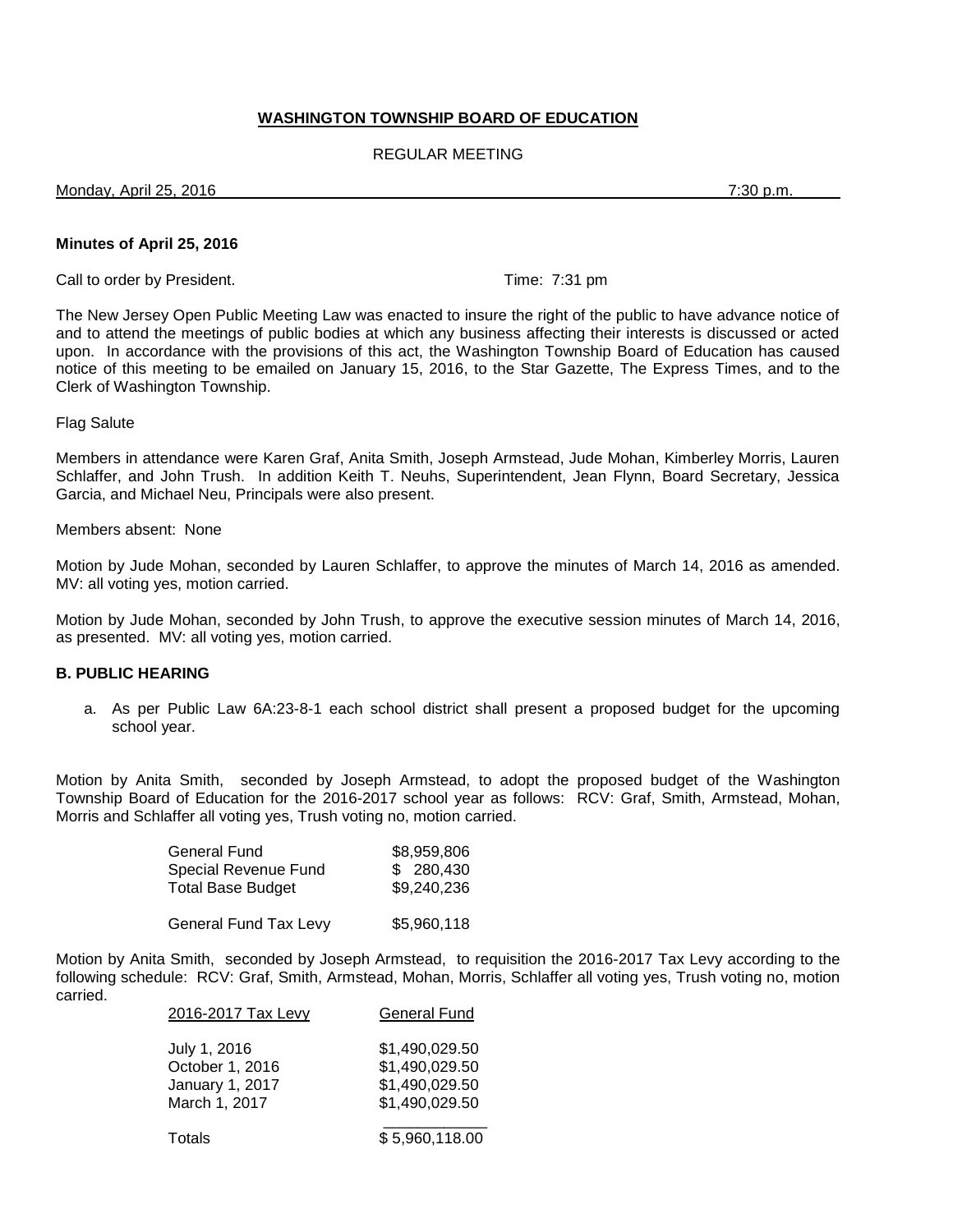#### **C**. **PUBLIC QUESTIONS AND DISCUSSION** (agenda items)

(The public may speak for three (3) minutes unless they have requested to be on the agenda.)

Tracy Padilla questioned the tax rate and how it would impact her tax bill. Annmarie Schulte commented on how please she is with administration and the school district.

### **D. SECRETARY'S REPORT**

Motion by Jude Mohan, seconded by John Trush, to approve the Student Activity, Petty Cash, and Cafeteria Account Reports for the month ending March 31, 2016, as presented. MV: Graf, Smith, Armstead, Mohan, Morris, Schlaffer and Trush all voting yes, motion carried.

Motion by Joseph Armstead, seconded by Kimberley Morris, to approve the line item transfers, as recommended by the Superintendent. RCV: Graf, Smith, Armstead, Mohan, Morris and Schlaffer all voting yes, Trush voting no, motion carried.

Motion by Lauren Schlaffer, seconded by Jude Mohan, to approve the Bills List for April 2016, MV: Graf, Smith, Armstead, Mohan, Morris, Schlaffer and Trush all voting yes, motion carried.

Motion by Joseph Armstead, seconded by Anita Smith, to approve the Board Secretary's and Treasurer's Reports for the month ending March 31, 2016, as presented. RCV: Graf, Smith, Armstead, Mohan, Morris and Schlaffer, all voting yes, Trush abstained, motion carried.

BE IT RESOLVED that the Washington Township Board Secretary, pursuant to N.J.A.C. 6A:23A-16.10 (c) 3, does hereby certify that as of the date of these reports, no line item account has encumbrances and expenditures, which in total exceed the line item appropriation in violation of N.J.A.C. 6A: 23A-16.10 (a);

BE IT FURTHER RESOLVED that the Superintendent recommends that the Washington Township Board of Education accept the monthly financial reports of the Secretary and the Treasurer; and further recommends, in compliance with N.J.A.C. 6A: 23A-16.10 (c) 4, that the Board of Education Certifies that no major account has been overexpended in violation of N.J.A.C. 6A: 23A-16.10 (b), and that as of this report sufficient funds are available to meet the District's financial obligations for the remainder of the year.

### **E. SUPERINTENDENT'S REPORT**

Motion by Jude Mohan, seconded by John Trush, to approve the following substitutes for the 2015-2016 school year, upon completion of employment requirements, as recommended by the Superintendent. RCV: Graf, Smith, Armstead, Mohan, Morris, Schlaffer and Trush all voting yes, motion carried.

Teacher/Paraprofessional: Ann Koller and Brian Schubert Paraprofessional: Annmarie Schulte

Motion by Jude Mohan, seconded by Lauren Schlaffer, to accept, with regret, the resignation for retirement of Daniel Andrews Custodian, effective July 1, 2016, as recommended by the Superintendent: RCV: Graf, Smith, Armstead, Mohan, Morris, Schlaffer and Trush all voting yes, motion carried.

Motion by Kimberley Morris, seconded by Anita Smith, to accept with regret, the resignation for retirement of Elaine Giaimo, LTDC, and effective July 1, 2016. RCV: Graf, Smith, Armstead, Mohan, Morris, Schlaffer and Trush all voting yes, motion carried.

Motion by John Trush, seconded by Anita Smith, to approve the out-of-district In-Service Experiences, as recommended by the Superintendent. RCV: Graf, Smith, Armstead, Mohan, Morris, Schlaffer and Trush all voting yes, motion carried.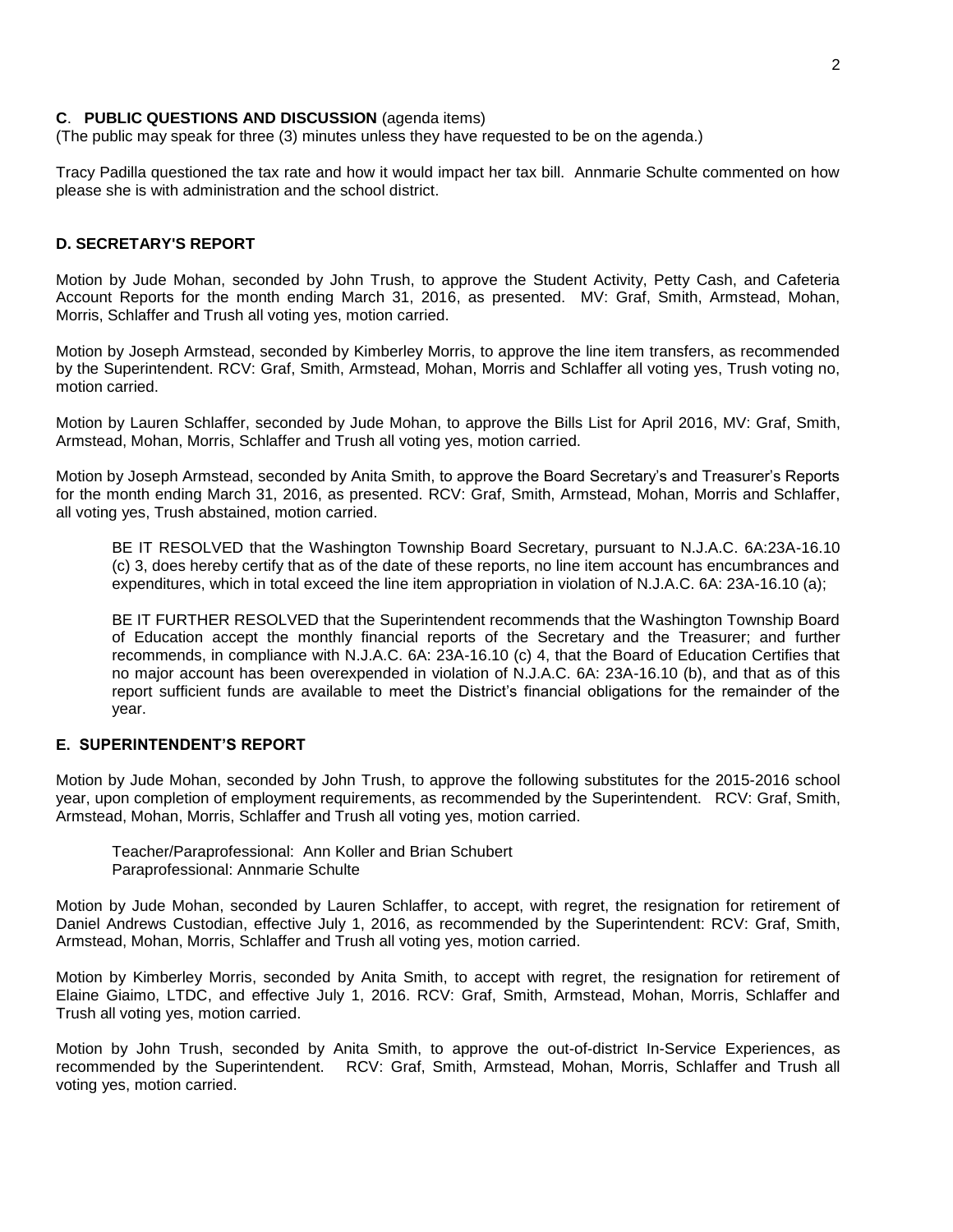Motion by Kimberley Morris, seconded by Joseph Armstead, to approve a memorandum of agreement between the Warren County Special Services School District and Washington Township School District to provide a Speech Therapist, on an hourly basis, at a rate of \$85.00 per hour, effective April 11, 2016 – June 30, 2016, as recommended by the Superintendent. RCV: Graf, Smith, Armstead, Mohan, Morris, Schlaffer and Trush all voting yes, motion carried.

Motion by Joseph Armstead, seconded by Anita Smith, to approve a memorandum of agreement between the Warren County Special Services School District and Washington Township School District to provide a Behavioral Specialist, (BCBA certified) on an hourly basis for the 2016-2017 school year, at a rate of \$95.00 per hour, effective July 1, 2016- June 30, 2017, as recommended by the Superintendent. (WCSSSD presently provides ABA Services to WTSD) RCV: Graf, Smith, Armstead, Mohan, Morris, Schlaffer and Trush all voting yes, motion carried.

Motion by Kimberley Morris, seconded by Lauren Schlaffer, to approve the operation of an Extended School Year Program from July 6, 2016 through August 2, 2016 and Summer Academic Classes from July 11, 2016 through July 29, 2016 as recommended by the Superintendent. RCV: Graf, Smith, Armstead, Mohan, Morris, Schlaffer and Trush all voting yes, motion carried.

Motion by Jude Mohan, seconded by John Trush, to approve the following personnel for the 2016-2017 Extended School Year Program – July 6, 2016 – August 2, 2016, as recommended by the Superintendent. RCV: Graf, Smith, Armstead, Mohan, Morris, Schlaffer and Trush all voting yes, motion carried.

| <b>Staff Member</b>                                                       | <b>Position</b>                 | Rate    |
|---------------------------------------------------------------------------|---------------------------------|---------|
| Rebecca Grochowicz-Gr. 2 & 3                                              | Teacher                         | \$38.13 |
| Joanne Mitch $-$ Gr. 4, 5, & 6                                            | Teacher                         | \$38.13 |
| Colleen O'Rourke-Gr.K, 1                                                  | Teacher                         | \$38.13 |
| Joan Pare-Preschool                                                       | Teacher                         | \$38.13 |
| Jodie Frankle-Personal Aide/ABA                                           | Paraprofessional                | \$16.55 |
| Nancy Krukowski-Personal Aide                                             | Paraprofessional                | \$17.25 |
| Sherri Mecca-Personal Aide/ABA                                            | Paraprofessional                | \$15.60 |
| Colleen Morea-Classroom Aide                                              | Paraprofessional                | \$16.50 |
| Barbara Pierson-Personal Aide/ABA-level 2                                 | Paraprofessional                | \$17.60 |
| Renee Seiz-Personal Aide/ABA                                              | Paraprofessional                | \$18.80 |
| Karen War-Personal Aide/ABA                                               | Paraprofessional                | \$15.80 |
| Bonnie Adamski (not to exceed 4 hrs. /week)                               | Home Therapist                  | \$50.00 |
| Jesse Kyle-Speech/Language                                                | Speech/Language                 | \$38.13 |
| Katherine Ferrara (not to exceed 16 hrs. /week)                           | Occupational Therapy            | \$73.00 |
| Children's Therapy Services (not to exceed 4 hrs. /week) Physical Therapy |                                 | \$99.30 |
| Erika Hill (not to exceed 10 hrs. /week)                                  | <b>Behavior Interventionist</b> | \$37.72 |
| Kathryn Wikander                                                          | <b>Nurse</b>                    | \$38.13 |
| WCSSSD (not to exceed 8hrs. /week)                                        | <b>BCBA</b>                     | \$95.00 |
|                                                                           |                                 |         |
| Marilyn Balzer                                                            | <b>Teacher Substitute</b>       | \$38.13 |
| Melanie Plenge                                                            | Teacher Substitute              | *TBD    |
| Rosemary Brockman                                                         | <b>Nurse Substitute</b>         | \$38.13 |

\*rate to be approved at the May 9, 2016 BOE meeting.

Motion by Anita Smith, seconded by John Trush, to place the following classified students in the Washington Township Extended School Year Program, as recommended by the Superintendent. RCV: Graf, Smith, Armstead, Mohan, Morris, Schlaffer and Trush all voting yes, motion carried.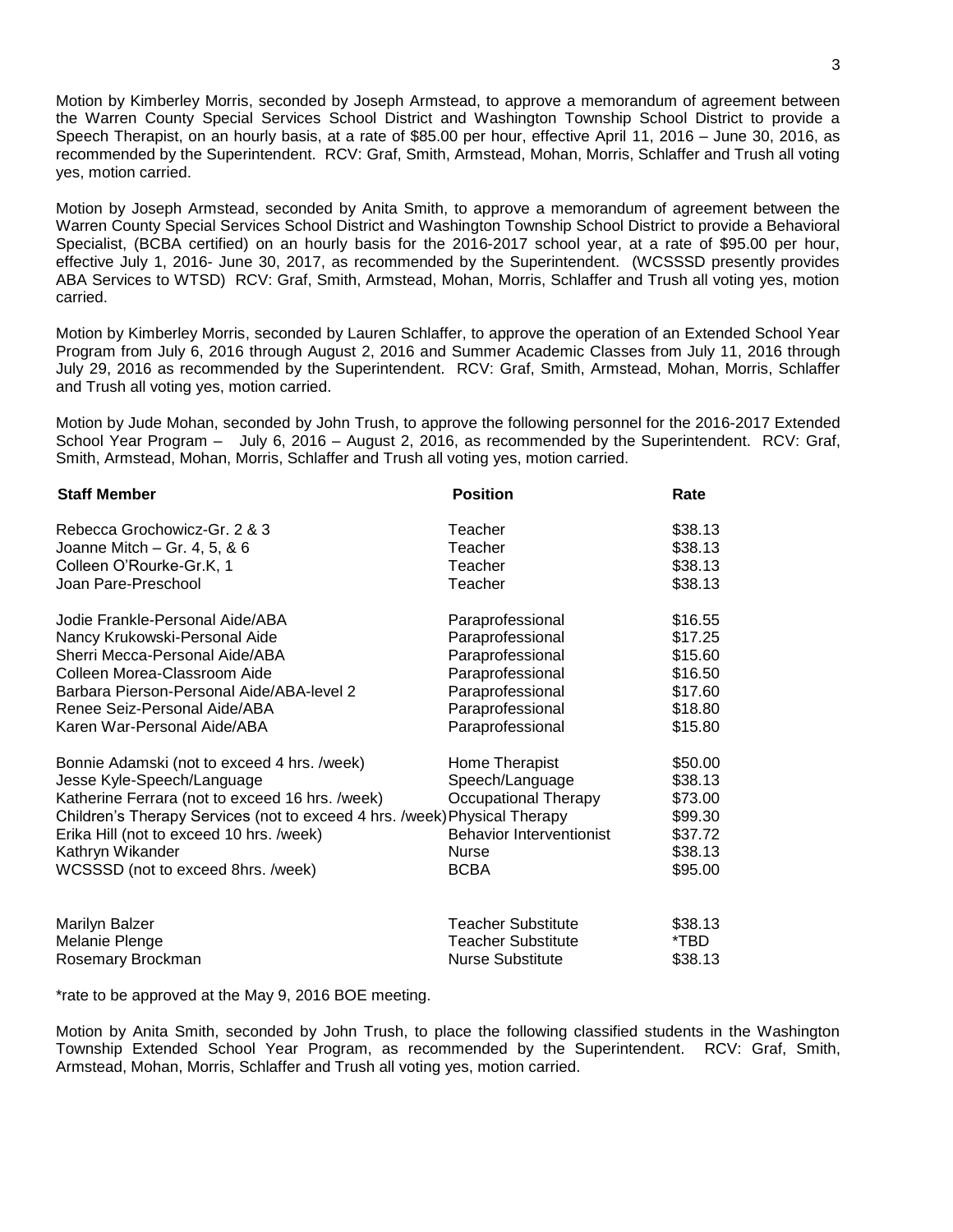#### **ESY STUDENTS 2016**

#16-12, #15-03, #15-16, #16-11, #16-03, #16-14, #16-05, #16-01, #14-08, #13-02, #15-06, #15-05, #16-07

#12-02, #13-03, #15-12, #15-17, #12-23, #10-21, #14-14, #10-02, #16-09, #09-37, #16-08, #12-22, #08-1225

Motion by Kimberley Morris, seconded by Joseph Armstead, to approve the following personnel for the Summer Academic Classes– July 11, 2016 – July 29, 2016, as recommended by the Superintendent. RCV: Graf, Smith, Armstead, Mohan, Morris, Schlaffer and Trush all voting yes, motion carried.

| <b>Staff Member</b> | <b>Position</b>  | Rate    |  |
|---------------------|------------------|---------|--|
| Courtney Dunn       | Teacher          | \$38.13 |  |
| Sue Graham          | Teacher          | \$38.13 |  |
| Susan Peterson      | Teacher          | \$38.13 |  |
| Pam Slack           | Teacher          | \$38.13 |  |
| Colleen Mattei      | Paraprofessional | \$17.25 |  |

Motion by Anita Smith, seconded by Jude Mohan, to approve summer hours for the following staff to service students who transfer in the district from July 1, 2016 to August 31, 2016, as recommended by the Superintendent. RCV: Graf, Smith, Armstead, Mohan, Morris, Schlaffer and Trush all voting yes, motion carried.

| Social Worker                      | $\sim$ | not to exceed 5 days |
|------------------------------------|--------|----------------------|
| LDTC.                              | $\sim$ | not to exceed 5 days |
| Jesse Kyle, Speech                 | $\sim$ | not to exceed 5 days |
| Jennifer Borusovic, Psychologist - |        | not to exceed 5 days |

Motion by Jude Mohan, seconded by John Trush, to approve summer hours for Deb Tierney to service 504 plans and provide HIB training for new employees, not to exceed 5 days, as recommended by the Superintendent. RCV: Graf, Smith, Armstead, Mohan, Morris, Schlaffer and Trush all voting yes, motion carried.

Motion by Jude Mohan, seconded by Lauren Schlaffer, to approve Janelle McCarthy, a student at Lebanon Valley College, to observe the MD class at Port Colden School, as a student teacher, one day in May 2016, as recommended by the Superintendent. RCV: Graf, Smith, Armstead, Mohan, Morris, Schlaffer and Trush all voting yes, motion carried.

Motion by Anita Smith, seconded by Jude Mohan, to approve Alyssa Alpaugh, a practicum student at Centenary College, as a student teacher at Brass Castle School, with Sue Motzenbecker, fall 2016 placement, as recommended by the Superintendent. RCV: Graf, Smith, Armstead, Mohan, Morris, Schlaffer and Trush all voting yes, motion carried.

### **F. PRINCIPAL'S REPORT**

# **G. TECHNOLOGY REPORT**

### **H. CORRESPONDENCE**

- Letter from Daniel Andrews
- Letter from Elaine Giaimo

#### **I. COMMITTEE REPORTS**

#### **Facilities Committee:**

Bus Evacuation Drill was held at Brass Castle and Port Colden Schools on April 19, 2016.

Brass Castle School – 8:30 a.m. - Jessica Garcia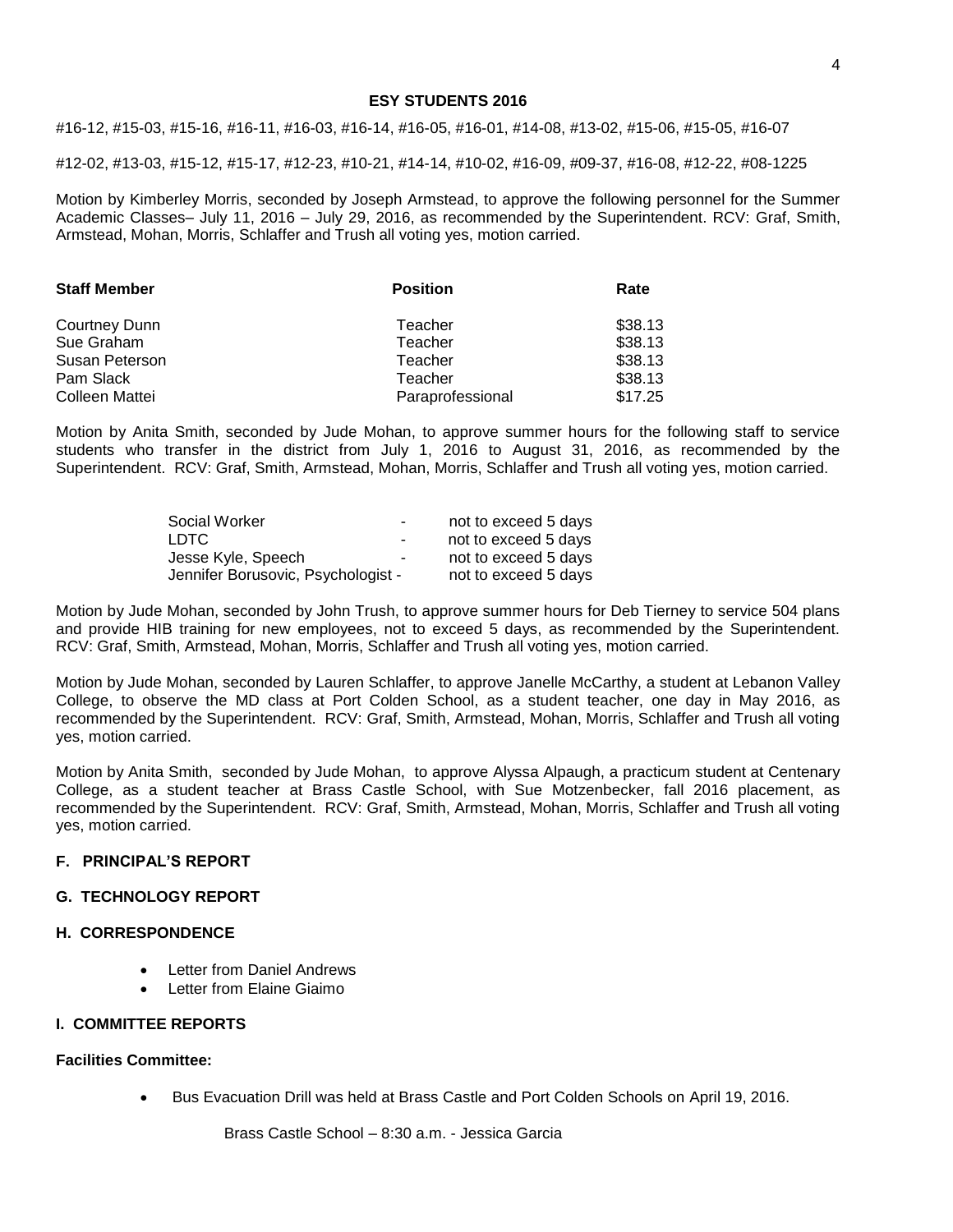Motion by Jude Mohan, seconded by Kimberley Morris, authorizing the Business Administrator/Board Secretary to solicit bids for Special Ed transportation for the 2016-2017 school year, as necessary, as recommended by the Superintendent. RCV: Graf, Smith, Armstead, Mohan, Morris, Schlaffer and Trush all voting yes, motion carried.

# **Education Committee:**

Motion by Anita Smith, seconded by Kimberley Morris, to approve the revised 2015-2016 Washington Township school district calendar, as recommended by the Superintendent. RCV: Graf, Smith, Armstead, Mohan, Morris, Schlaffer and Trush all voting yes, motion carried.

Motion by Anita Smith, seconded by Kimberley Morris, to approve the following club for the 2015-16 school year, as recommended by the Superintendent. RCV: Graf, Smith, Armstead, Mohan, Morris, Schlaffer and Trush all voting yes, motion carried.

|        |                    | Length of       |         |         |          |
|--------|--------------------|-----------------|---------|---------|----------|
| Club   | Advisor            | <b>Sessions</b> | Rate    | Session | Cost     |
| Garden | Rebecca Grochowicz | 5               | \$27.00 | 1 hr.   | \$135.00 |

# **J. PUBLIC QUESTIONS AND DISCUSSION** – old/or new business

(The public may speak for three (3) minutes unless they have requested to be on the agenda.)

Kimberly Healy commented on children leaving the classroom for snack.

**K. EXECUTIVE SESSION** - if required as indicated in items a, b, c, g & h, i below.

29. Motion by Jude Mohan, seconded by Kimberley Morris, the Board of Education of the Washington Township School District in the County of Warren will adjourn into a closed meeting to discuss the item (s) which falls within an exception of our open meetings policy and permits the Board to have a private discussion, since it deals with specific exceptions contained in N.J.S.A. 10:4-12 b.

- a. Matters rendered confidential by Federal Law, State Law, or Court Rule
- b. Individual privacy
- c. Collective bargaining agreements
- d. Purchase or lease of real property if public interest could be adversely affected
- e. Investment of public funds if public interest could be adversely affected
- f. Tactics or techniques utilized in protecting public safety and property
- g. Pending or anticipated litigation
- h. Attorney-client privilege
- i. Personnel-employment matters affecting a specific prospective or current employee

Be it resolved that the Board will now go into private session to discuss matters rendered confidential by Federal Law, State Law, or Court Rule, Individual privacy, Collective bargaining agreements, Pending or anticipated litigation, Attorney-client privilege, Personnel-employment matters affecting a specific prospective or current employee. Any discussion held by the Board, which need not remain confidential, will be made public as soon as practical. Minutes of the private session will not be disclosed until the need for confidentiality no longer exists. All appropriate persons, who may be discussed in private session, have been adequately notified. Anticipated HIB incident.

```
MV: unanimous motion carried Time: 9:03 pm
```
Motion by Joseph Armstead, seconded by Anita Smith, to return to open session.